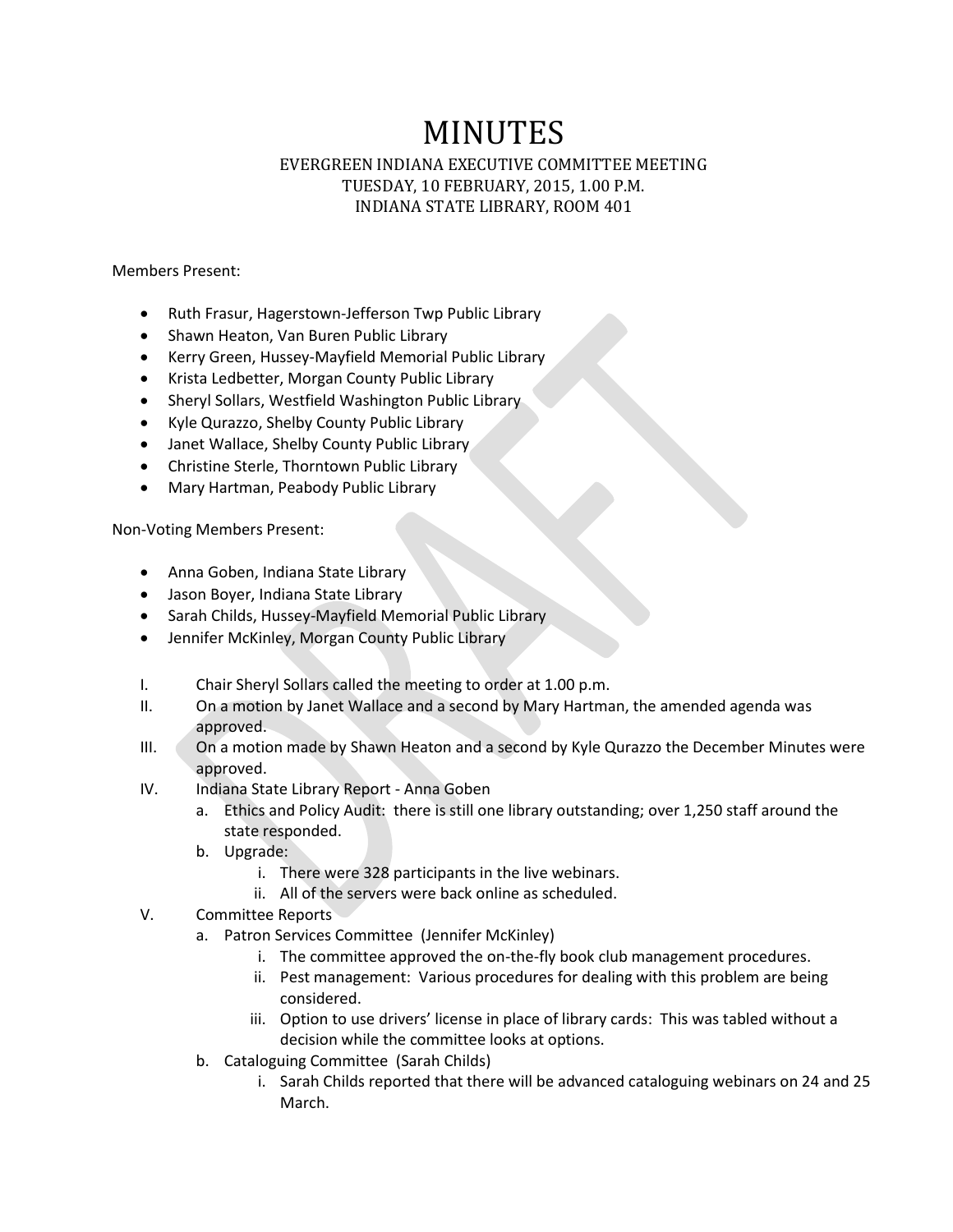- VI. Unfinished Business
	- a. Mission Statement review: This was tabled until a later date.
	- b. Annual Conference 2015
		- i. The Evergreen Indiana Annual Conference this year will be on 9 and 10 April at Fort Benjamin Harrison Inn and Conference Center.
		- ii. Theme: Anna suggested that the Conference have a theme this year, and suggested a Henry Ford quote as a possibility: "Coming together is a beginning, Keeping together is progress, Working together is success."
		- iii. Workshop: Instead of having a keynote speaker, we will have a workshop on reports. Participants will have to bring their own devices, and enrollment is limited to 50 because that many trying to run reports at once will be a challenge.
		- iv. Call for Presenters
		- v. Vendors: If anyone has a particular vendor s/he would like to see at the conference, please use the link on the blog to express your interest.
		- vi. Conference Rates: Both days will cost \$75; the dinner and workshop only will be \$30; Friday only will be \$50. The Executive and eContent Committees will also meet on the 9<sup>th</sup>.
		- vii. This year we will try to solicit some scholarships so that people who may have not been able to attend past conferences may attend for free. Presenters will get a discounted rate.
		- viii. One of the EC members wanted to know if any non-Evergreen libraries ever attended the conference. Anna said that anyone is welcome to attend. Apparently patrons at some of the non-Evergreen libraries are asking why their libraries don't have "The Green Card". Perhaps an invitation to these libraries might generate more interest in joining the consortium. Anna suggested having an informational meeting and thought it would be beneficial for these libraries to attend so that they can get a feel for how we do things.
	- c. 2016 Fee Schedule
		- i. This will go out before our next meeting.

## **Annual Membership Fee Rates (2016)**

|   | Tier Annual Fee | Maximum Annual Expenditure                                |
|---|-----------------|-----------------------------------------------------------|
| 1 | \$0             | \$50,000                                                  |
| 2 | \$500           | \$100,000                                                 |
| 3 | \$1,000         | \$200,000                                                 |
| 4 | \$1,500         | \$300,000                                                 |
| 5 | \$2,500         | \$500,000                                                 |
| 6 | \$3,500         | \$750,000                                                 |
| 7 | \$5,000         | \$1,000,000                                               |
| 8 | \$6,500         | \$1,500,000                                               |
| 9 | \$8,000         | >\$1,500,000                                              |
|   |                 | والملابي والمستحين والمستحيل والمتحارف والمتحال والمتحارب |

- ii. On a motion by Krista Ledbetter and a second by Ruth Frasur, the proposed 2016 Fee Schedule was approved.
- d. Circulation Matrix Update
	- i. New circulation modifier for the eReader.